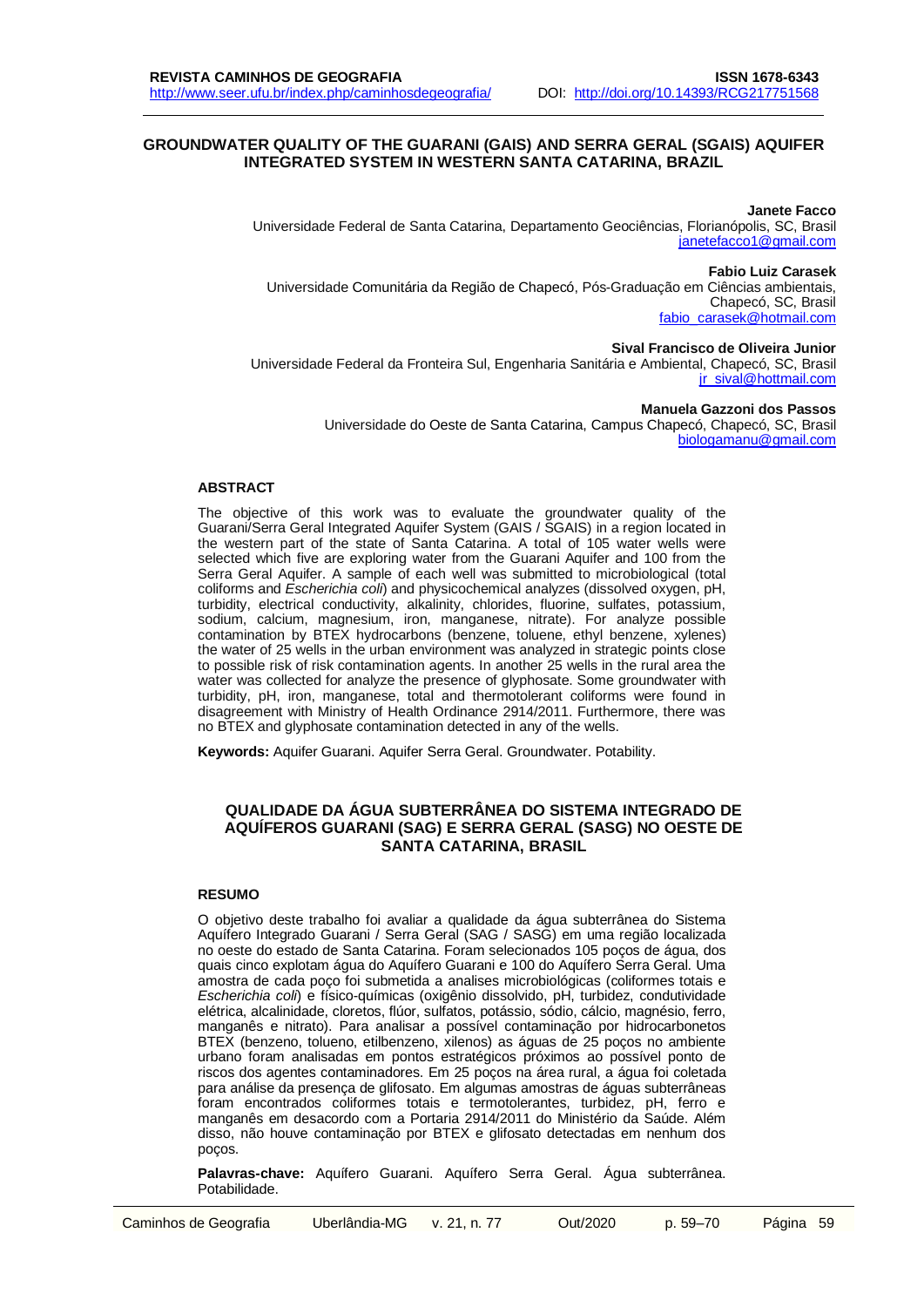## **INTRODUCTION**

Water is a necessary resource for all forms of life, as well as for the development of the most diverse human activities. The steady increase of the use of water for supply among various economic sectors of Brazil demands investments in research to develop effective public policies through efficient management models, based on a systemic and integrated look at water resources. There is a need to invest in knowledge of aquifers and groundwater, in order to develop an integrated water resource management. Currently, in the state of Santa Catarina, well drilling control is ineffective, which may favor groundwater pollution via improperly drilled wells and / or operating in inadequate conditions, causing risks to human health and the environment. This occurs because many clandestine drillings, without the monitoring of hydrogeology professionals, especially in the west of the state Hydrographic Regions (HR) 1 and 2. According to Rebouças (2015, p. 33) "groundwater, a notable national patrimony, has been rapidly appropriated by the dominant economic sectors, and still unprotected legally and institutionally at federal, state and municipal levels".

Chapecó exerts a strong influence on the mesoregion of Santa Catarina, especially in commercial activities and the supply of equipment and services. This is the largest city in the West Catarinense region, both in terms of population and influence, having large industries installed on its territory (FACCO, ENGLER, 2017).

Since the exploitation of groundwater is an essential source for the maintenance of the economic sectors, whether they are primary (raising animals for slaughter and dairy cattle and irrigation), raw material processing sector (mainly meat processing industries) and third sector (sale, public supply and services).

According to several studies made in the west of Santa Catarina, where the hydrological system is located (DAL PISSOL, SOUZA-FRANCO, 2003; BAVARESCO, 2006; SANTA CATARINA, 2009; FACCO, 2011; FILIPINI, 2013; BALDISSERA, REIS, 2014; FACCO *et al.*, 2014; FACCO, ENGLER, 2017). There is a high percentage of contamination of water resources (due to lack of sanitary sewage, animal waste, agrochemical residues and agro industries, among others).

There is a need to invest in knowledge of aquifers and groundwater for the development of an integrated water resources management become possible. Aware of the regional reality and its responsibilities, researchers from universities and institutions in Santa Catarina, Rio Grande do Sul and Paraná proposed in 2004 the formation of the Guarani / Serra Geral Network, with the objective of generating knowledge for the integrated management of surface waters and also groundwater, aiming at the use and conservation of the waters of the SGAIS/GAIS (REDE GUARANI / SERRA GERAL, 2015, p.13).

The main fact that justify this research is the lack of information about the quality of groundwater existing in all West of Santa Catarina, because this region belongs to Regions 1 and 2. According to Trindade (2016), the Basin Committees cannot make the integrated management of water resources in Santa Catarina, because the State has not implemented its State Water Resources Plan (it is ready and waiting for officialization), which will guide all management of the committees.

The objective of this work is to provide subsidies on the groundwater quality of the Guarani / Serra Geral Aquifer Integrated System (GAIS / SGAIS) in the West of Santa Catarina, Brazil.

## **METHODOLOGY**

Water from 105 wells (100 SGAIS wells and five GAIS wells) was collected in HR 1 and 2 (Figure 1), located in southern Brazil.

Microbiological analyzes (total coliforms and fecal coliforms **Escherichia coli** and physicochemical parameters (dissolved oxygen (DO), hydrogen potential (pH), turbidity, electrical conductivity (EC), alkalinity, nitrate (NO3<sup>-</sup>), chlorides, sulfate (SO<sub>4</sub><sup>2</sup>-), potassium (K), sodium (Na), calcium (Ca), magnesium (Mg), manganese (Mn), iron (Fe) were made. The analyzes were performed by the Water Laboratory Epagri, located in Chapecó, Santa Catarina. The analytical methodology adopted for the analysis of the samples is described in Standard Methods (APHA, 1998).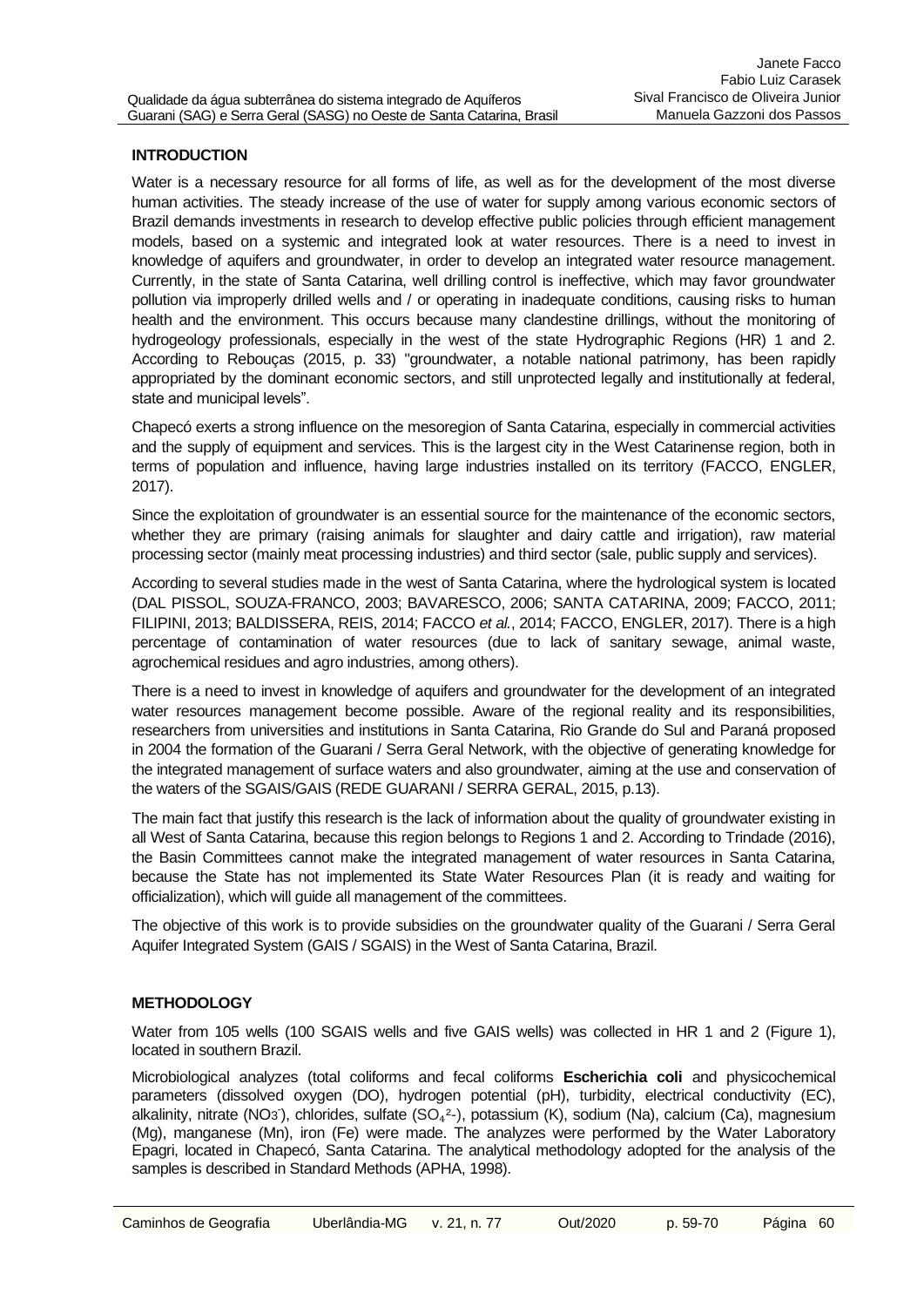

### Figure 1 - Location of the study in HR 1 and 2 in Santa Catarina.

Source - IBGE, (2019) SDS-SC (2019).

For the Glyphosate analysis, the Dionex ICS-3000 Ion Chromatograph was used with Ion Pac AS19 column (2x250mm) and AG19 pre-column. All samples for the calibration curve were filtered on 0,45μL membrane (Laboratory of the Department of Biochemistry - Biological Sciences Center - UFSC, Dr. Carlos Soares).

The analysis of the hydrocarbons (BTEX) Benzene, Toluene, Ethyl-benzene and Xylenes was made with a Gas Chromatograph with coupled masses from Agilent, model CG/MS 5977A series GC/MSD system. In addition, the equipment used the method HS GC-MS/MS with water into the Unochapecó Technology Laboratory.

For the analysis of the data it was used the QualiGraf program, which is a tool to assist in the graphic part of the most usual quality analyzes of water samples. It was developed in 2001 as a tool for internal use in the Department of Water Resources of the Cearense Foundation of Meteorology and Water Resources - FUNCEME, Ceará, (FUNCEME, 2015).

## **ANALYSIS OF THE RESULTS**

The drilling year of these wells varies from 1978 to 2017; for the 100 wells surveyed in the Serra Geral aquifer, 50 are located in a rural area and their average depth is 150.11 meters, the minimum 80 meters and the maximum 320 meters; the 50 wells of this aquifer situated in urban areas have an average depth of 162.25 meters, a minimum of 83 meters and a maximum of 408 meters.

Then, it could be conclude that the total average depth of the 100 wells of the Serra Geral aquifer analyzed was 156.47 meters, the minimum is 80 meters and the maximum 408 meters. It has been observed that, over the decades, the depth of the new perforations has increased.

The five wells analyzed from the Guarani aquifer have an average depth of 742 meters, the lowest with 580 meters and the largest with 850 meters, both located in the rural territory.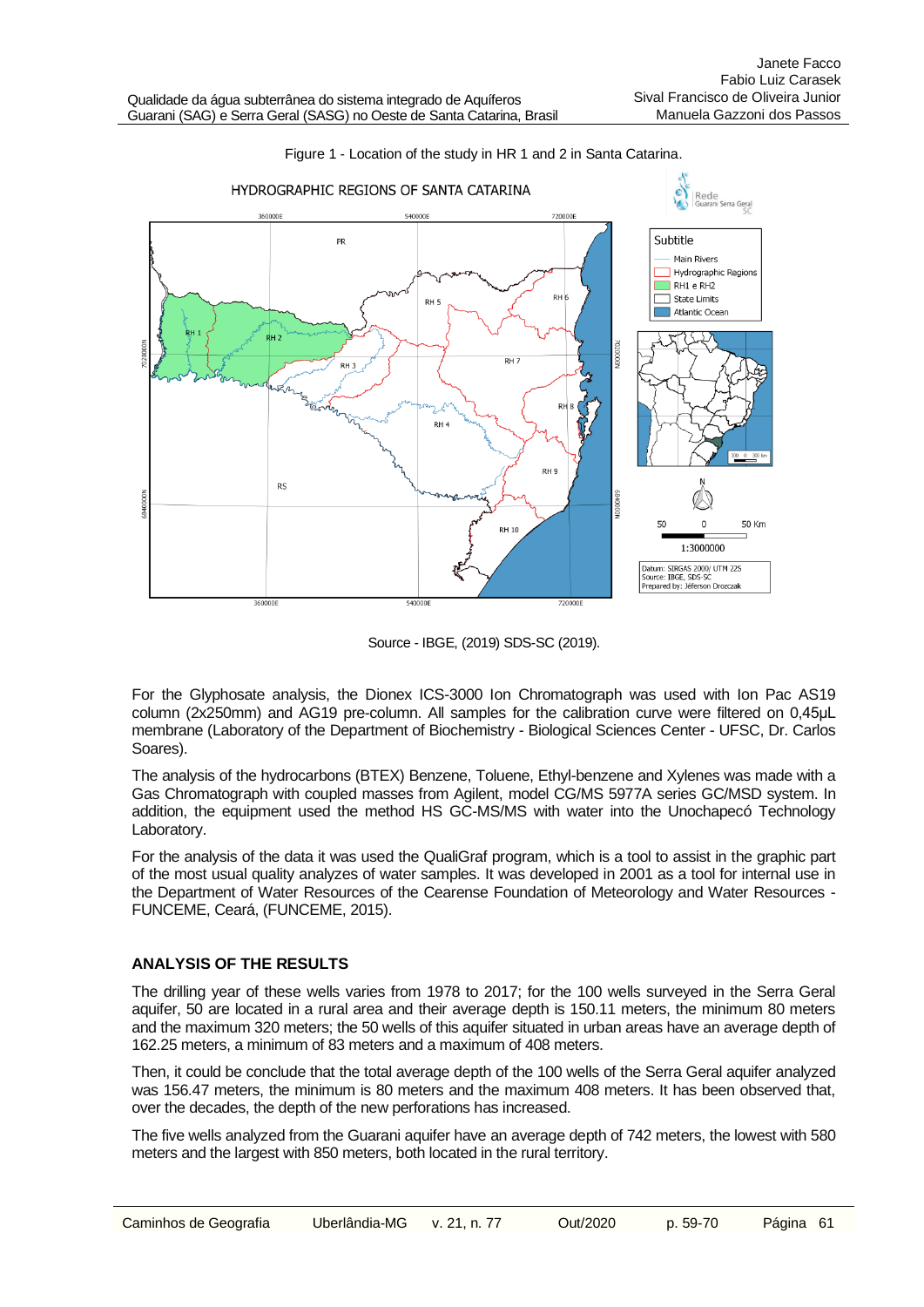The low oxygen (O²) content of the two aquifers surveyed (Table 1) is justified by the chemical and physical processes of filtration and interaction with other molecules, where O² participates in several chemical reactions, infiltrating to the saturated zone the availability of DO becomes lower due to these processes (CUSTODIO, DA SILVA Jr., 2008).

| Concentration | <b>D.O SGAIS</b> | <b>D.O GAIS</b> |  |
|---------------|------------------|-----------------|--|
| Maximum       | 8.84             | 7.06            |  |
| Minimum       | 3,14             | 2,00            |  |
| Average       | 6,01             | 5.37            |  |

Table 1 - Dissolved Oxygen for GAIS/SGAIS Wells.

| Source - Authors, 2019. |  |
|-------------------------|--|
|                         |  |

For the physical parameter turbidity the three wells that presented alteration are in the rural zone, it was observed that the electrical conductivity for such wells was in 227.00; 353.00 and 186.90 respectively, showing a high total solids solubility in the samples, contributing to the change in turbidity. In Figure 2 it is possible to observe two of the 105 wells analyzed that are in disagreement with technical standards required in Santa Catarina.





Source - Authors, 2019.

According to the statistical summary of the 105 wells, 100 of the SGAIS, (Table 1) 15 and three samples showed changes to pH and turbidity, respectively. For pH changes, 10 wells are in the rural perimeter and five in the urban perimeter. For the eight samples in which the acidic pH was present (below 6,00) it was noticed that NO<sub>3</sub> was present with concentrations varying from 0,66 to 6,99 mg/L with a mean for such wells of 4,21 mg/L. This result shows that the probability of surface water infiltration in the wells is high, because in groundwater the natural concentration of NO3 is low, so it is a change in the natural balance levels when it is above 5,00mg/L (CETESB, 2012; SANTOS, 1997). In addition, the natural pH of the underground water resource of the fractured aquifer tends to remain between 6,00 and 8,00 (REGINATO, et al., 2012), thus pH below 6,00 and concentrations of NO<sub>3</sub> above 5,00 mg/L demonstrate an environmental change or disturbance in the area. In these cases, surface waters with acidic pH below 6,00 could mix with groundwater; therefore, the pH decreases abruptly (CARASEK, *et al*., 2020). All wells with pH below 6,00 contain contaminants and sources of NO3 in the environment: (P8 = septic tank at 30

Caminhos de Geografia Uberlândia-MG v. 21, n. 77 Out/2020 p. 59-70 Página 62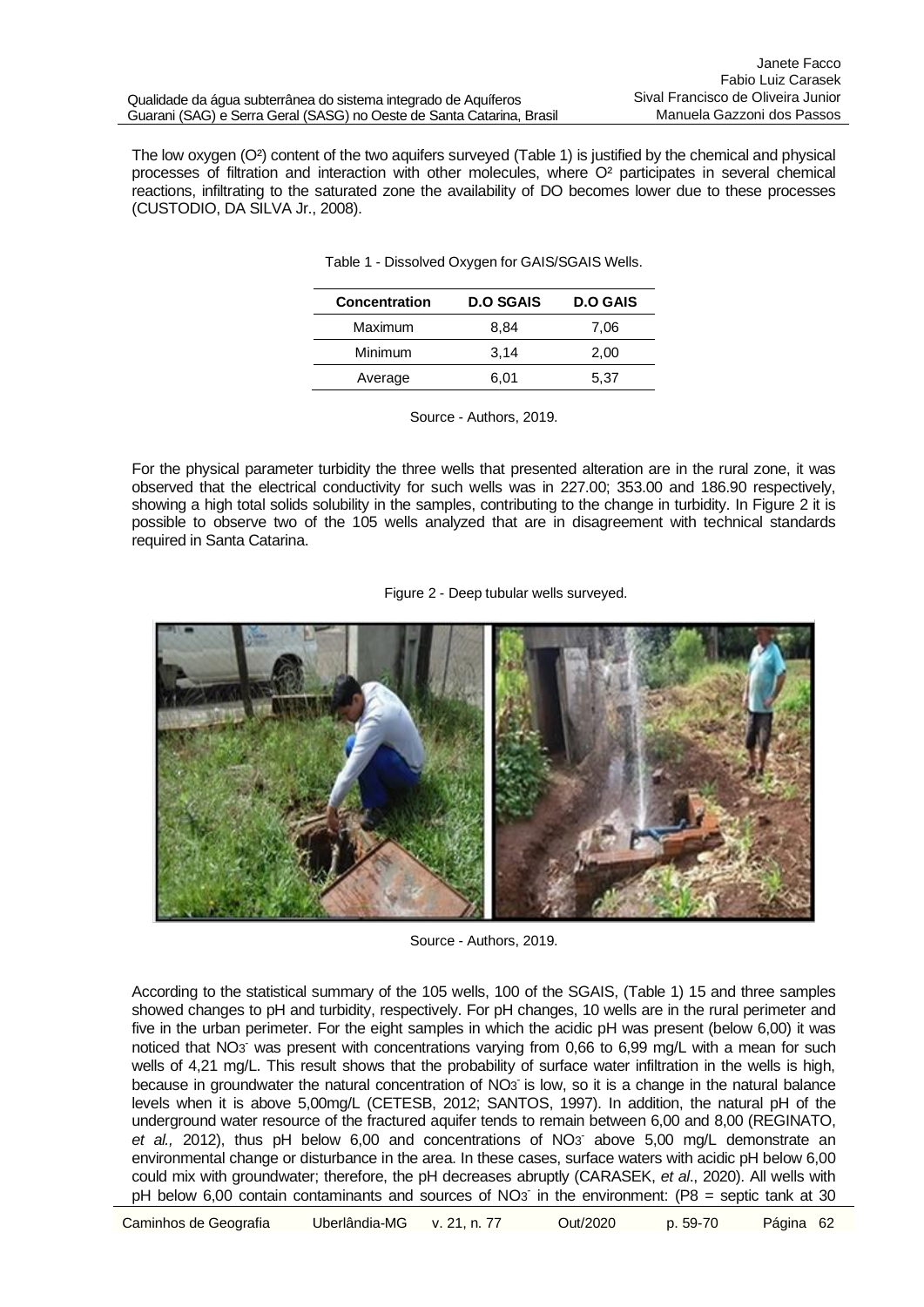meters, aviary at 20 meters, P27 = within experimental orchard area, weir at 7 meters, P37 = tillage at 50 meters, septic tank at 15 meters, P39 = within planting area, P52 = septic tank at 10 meters, P57 = inside fuel station area, septic tank at 50 meters, P66 = urban stream; P81 = car washer at 10 meters. For the eight wells in question, only three had total coliforms with low concentrations (1,00 and 4,20 NNP/100mL), showing that the occurrence of direct infiltration of the surface water is unlikely, and that is more plausible the occurrence by saturation of the soil in the areas where the wells are inserted, collaborating directly for the pH change due to the possible decomposition of organic matter caused by the concentration of CO² through the oxidation process (SILVA, *et al*., 2014).

For the seven wells that presented alkaline pH above 9,50 it was searched for a possible agent or environmental factors that directly or indirectly collaborated with such abnormality for the waters of the SGAIS, but only the electrical conductivity was positively related to the results demonstrating ( $C.E = 147.9$ ) μS/cm at 339.00 μS/cm with mean for the seven wells of 202.14 μS/cm). Furthermore, it was investigated the possibility of mixing waters of the SGAIS with GAIS, but it was discarded for such wells, since analytes commonly found in the GAIS were not observed in the samples of the seven wells in question.

Other analytes that were not investigated in this research are likely to generate pH change. Water resources of the GAIS usually present pH above 8,50 but can be modified due to the use and occupation of the physical environment. Inadequate disposal of domestic, industrial, mining, pesticide and fertilizer waste is the major source of pollution of water resources and can therefore lead to a change in pH (SILVA, *et al*., 2014).

| <b>Parameter</b>                | <b>Unity</b> | Average | <b>Minimum</b> | <b>Maximum</b> | *M.V.P.  | Number of<br>wells<br>above<br>*M.V.P |  |  |
|---------------------------------|--------------|---------|----------------|----------------|----------|---------------------------------------|--|--|
| рH                              |              | 7.40    | 4.32           | 9.90           | 6,0a9,50 | 15                                    |  |  |
| <b>Turbidity</b>                | **UT         | 1,17    | 0,00           | 18,00          | 5,00     | 3                                     |  |  |
| <b>Electric</b><br>conductivity | $\mu$ S/cm   | 202.02  | 44,60          | 747.00         |          |                                       |  |  |
| <b>Alkalinity</b>               | Mg/L         | 80,90   | 0,00           | 305.60         |          |                                       |  |  |
| <b>Chloride</b>                 | Mg/L         | 4.41    | 0.00           | 57.23          | 250      | $\overline{\phantom{a}}$              |  |  |
| <b>Fluorine</b>                 | Mg/L         | 0,28    | 0,00           | 0.98           | 1,50     |                                       |  |  |
| <b>Sulfate</b>                  | Mg/L         | 12.87   | 0.00           | 115.24         | 250.00   |                                       |  |  |
| <b>Potassium</b>                | Mg/L         | 2,69    | 0,00           | 24,40          |          | ۰                                     |  |  |
| <b>Sodium</b>                   | Mg/L         | 32,41   | 0,00           | 142.00         | 200.00   |                                       |  |  |
| Calcium                         | Mg/L         | 17,70   | 3,50           | 60,38          |          |                                       |  |  |
| <b>Magnesium</b>                | Mg/L         | 2,19    | 0,005          | 14.46          | ***C.N.S | ÷.                                    |  |  |
| Iron                            | Mg/L         | 0,25    | 0,004          | 1,92           | 0,300    | 20                                    |  |  |
| <b>Manganese</b>                | Mg/L         | 0,11    | 0,008          | 0,86           | 0,01     | 32                                    |  |  |
| <b>Total coliforms</b>          | **P.N/100mL  | 41,65   | 0,00           | 435.20         | Absence  | 56                                    |  |  |
| Escherichia.<br>Coli            | ** P.N/100mL | 2,68    | 0,00           | 155.30         | Absence  | 11                                    |  |  |
| <b>Nitrate</b>                  | Mg/L         | 2,31    | 0,01           | 7,72           | 10,00    | $\qquad \qquad \blacksquare$          |  |  |
| <b>Benzene</b>                  | Mg/L         | 0.00    | 0.00           | 0.00           | 5,00     |                                       |  |  |
| <b>Toluene</b>                  | Mg/L         | 0,00    | 0,00           | 0,00           | 0,17     | $\overline{\phantom{a}}$              |  |  |
| Ethyl- benzene                  | Mg/L         | 0,00    | 0.00           | 0.00           | 0,20     | -                                     |  |  |
| <b>Xylenes</b>                  | Mg/L         | 0,00    | 0,00           | 0.00           | 0,30     | $\overline{\phantom{a}}$              |  |  |
| <b>Glyphosate</b>               | µg/L         | 0.00    | 0,00           | 0.00           | 500      |                                       |  |  |
| *M.V.P: MAXIMUM VALUE PERMITTED |              |         |                |                |          |                                       |  |  |
| ** P.N: PROBABLE NUMBER         |              |         |                |                |          |                                       |  |  |
| *** C.N.S: CAN NOT SPECIFY      |              |         |                |                |          |                                       |  |  |
| Source - Authors, 2019.         |              |         |                |                |          |                                       |  |  |

Table 2 - Statistical summary of groundwater analyzes the study area (west of Santa Catarina).

According to the main histograms and averages, the presence of Mg, Fe, Mn and NO3 were observed in all 100 SGAIS samples. For metals, the response is directly associated with the Serra Geral Formation, which are important constituents of volcanic rocks. The presence in the groundwater comes from the process of physical and chemical weathering of the contact of the water with the rock

Janete Facco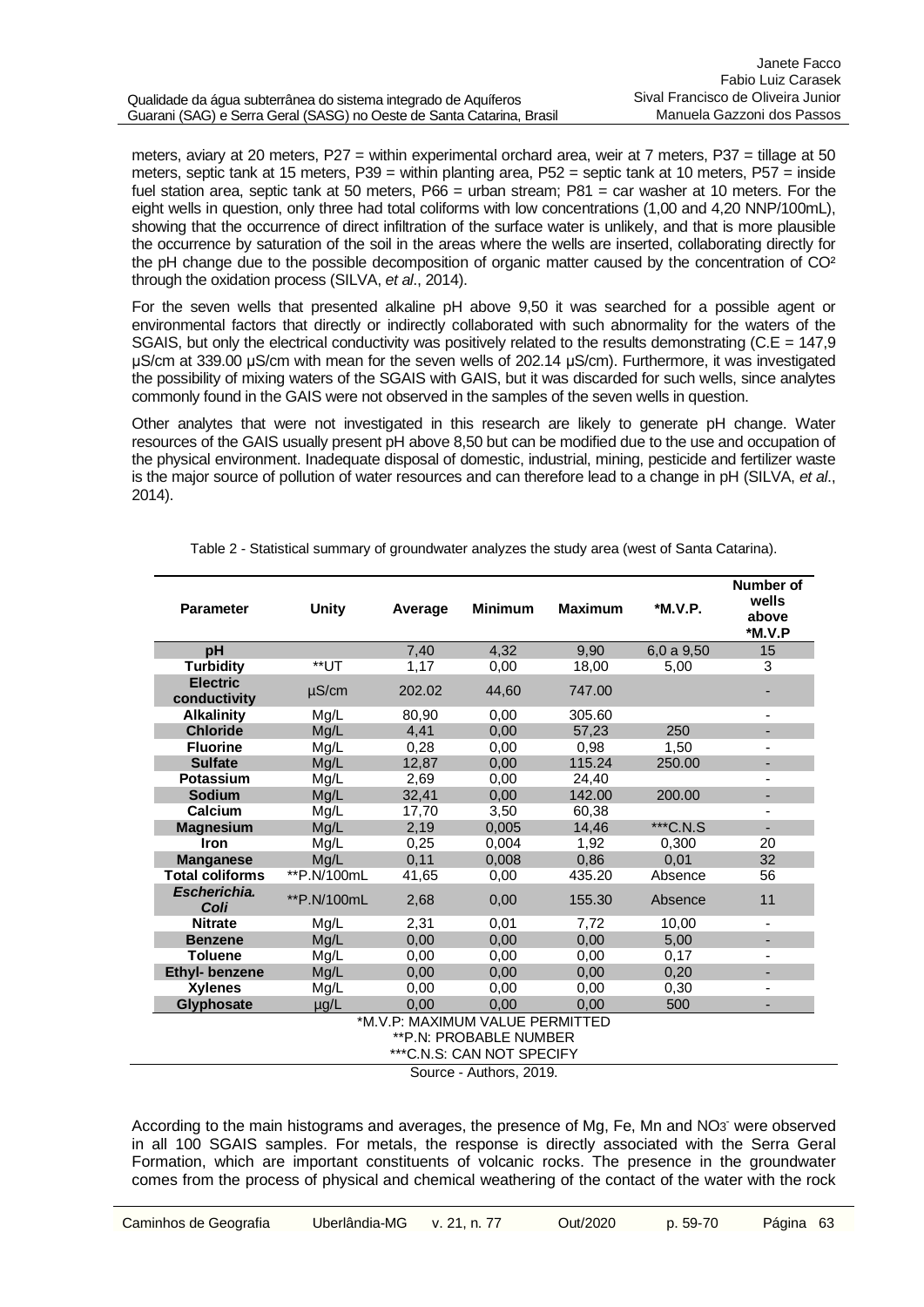carrying the metals and mineralizing the water resource until it reaches the natural balance point (CETESB, 2012).

Furthermore, the metals Mg, Fe and Mn, had a small concentration difference between rural and urban areas, corroborating the results presented by Carasek *et al.* (2020), which the highest concentration for the rural area was attributed to the farm factor of the groundwater in this area to be on a smaller scale precisely because of the lower number of wells in operation compared to the urban zone. According to Bittencourt *et al* (2003), this factor directly influences the residence time of groundwater where, for the rural zone, the time is higher compared to the urban zone. In addition, the metals Mg and Mn occurrence in groundwater occurs naturally (CETESB, 2012).

From the wells investigated, 20 presented Fe concentrations above Brazilian regulations, according to Ministry of Health Ordinance 2914 of 2011 (BRASIL, 2011), where concentrations up to 0,30 mg/L are recommended for water for human consumption. The groundwater from the SGAIS naturally presents concentrations of Fe (CARASEK, *et al*., 2020), precisely because it is one of the main ions that make up the igneous rocks (CELLIGOI, 1999). In addition, in the 20 wells that presented changes, nine are located in the urban zone and 11 in the rural area. With this data, it was necessary to analyze statistically some relationship between the parameters analyzed in the laboratory and environmental data collected in the field and it was concluded that the wells present Fe in a natural way, but for five wells, it was observed structural problems of civil construction that allow direct surface water to enter. Therefore, the concentration of Fe in the soil of the study area has a high content.

Additionally, in the occurrence of long-term rainfall or high intensity, the bioavailable Fe in the soil is carried into the well, contributing to the increase concentration of the metal. Also, another factor to be considered is the presence of available oxygen from the surface waters influencing the process of chemical weathering, accelerating the processes of oxidation of the igneous rocks and releasing the Fe to the water, such processes may have influence for the metals Mg and Mn.

According to the standard established by Ordinance 2914 of 2011 of the Ministry of Health (M.H) (BRASIL, 2011), the waters analyzed are presented with good quality and potable in the great majority.

In addition, according to Table 2, statistical analysis of groundwater analyzes for the study area (West Catarinense), the presence of fecal coliforms *Escherichia Coli* was positive for 11 wells, eight for urban and three for rural. For total coliforms, in the 100 analyzed wells, 47 presented contamination, which 27 were in the urban zone and 15 in the rural zone. Such wells are in disagreement with reference to the quality of water for human consumption, according to Administrative Rule 2914 of 2011 M.H.

*Escherichia coli* fecal coliform values ranged from 1,00 to 155.30 P.N/100 m/L for urban areas and 2,00 to 45,50 P.N/100 m/L for rural areas. Furthermore, the variation of total coliforms in urban and rural areas were from 1.00 to 2419.60 (maximum limit of accuracy according to the method employed). The concentration of the urban population contributes to the production of solid household waste, which affects water quality (CARASEK, *et al*., 2020). For the rest of the urban as well as the rural areas the most common form of disposal of domestic waste and sewage is through black cesspits, which are often undersized, affecting the area around them with contaminants saturating the soil and consequently infiltrating into areas saturated with groundwater, reaching more vulnerable wells according to the static level.

Although only 11 wells have presented *Escherichia coli*, this is a worrying result, because seven are community-based and the other four are private. Also, the main use is for human consumption, and none of them has a treatment system, or water is used in an in natural way. In the rural areas, only three wells have the presence of *Escherichia coli*, an alert for constant monitoring, since in the majority of the properties the agriculture prevails, with the confinement of poultry, swine, beef cattle and milk. In addition, all of these practices generate inputs such as animal waste, for which there is often no proper disposal or reuse in an adequate way, generating risk of contamination of soils, rivers, lakes and consequently groundwater.

Pathogenic microorganisms can survive in the soil for periods of days, months and even years because they have resistance forms in their life cycle that protect them from the adverse effects of the environment and can be carried along with the surface waters until reaching the saturated zones of groundwater reserves (SHARMA, 2005).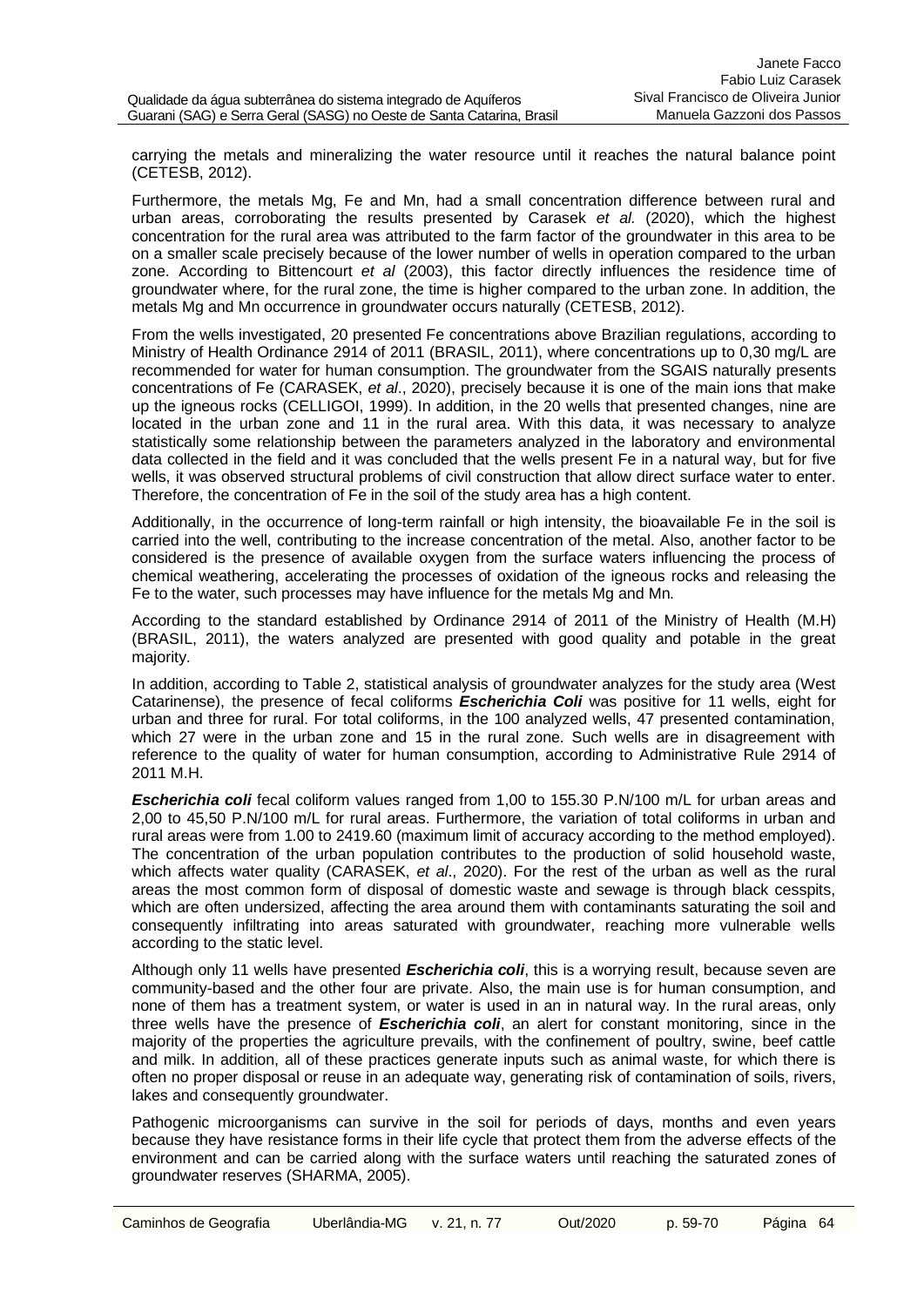Moreover, another fact that arouses great care with the groundwater of rural areas and the relationship with coliforms is the indiscriminate use of antimicrobials in confined animal production, which has triggered the increase of resistant microorganisms. These organisms can be transported to surface waters, fruits, vegetables, grains and dairy storage systems, which are then resold on the regional market. In the case of contamination of water resources by coliforms or other microorganisms, these can become potential contaminants on a large scale, without considering some types of virus that were not addressed in this research, and there are indications that they can percolate and reach the groundwater, explaining cases of hepatitis in people who consume water in the countryside (BERTONCINI, 2008).

Antimicrobial resistant strains of *Escherichia coli* have been observed in groundwater (MECKEL *et al.*, 1995; GALLERT *et al.*, 2005), rivers (WEBSTER *et al.*, 2004) and sewage (REINTHALER *et al.*, 2003). According to Nanni (2014) the occurrence of potential contamination of the SGAIS for the study area is high due to the economic and agro industrial profile, besides the population growth that accompanies the economic development of the region.

In this research, it was analyzed NO<sub>3</sub> concentrations, with a positive result for all the 100 wells of the Serra Geral Aquifer, that have a higher concentration for urban areas with an average of 3,06 mg/L and 1,56 mg/L for the zones rural areas. None of the samples exceeded the maximum limit allowed by Ministry of Health regulations, Ordinance 2914 of 2011, which human concentrations up to 10,00 mg/L are stipulated. The wells that presented high values, above 5,00 mg/L, were found six in the rural zone and 12 in the urban zone, also 37 wells had concentrations above 3,00 mg/L, which 28 were found in urban areas and nine in rural areas.

In urban areas, the NO<sub>3</sub> results show how altered the environment is. This result is explained by the urban problems, such as the excess of septic tank and the lack of sewage and treatment system, as well as problems of leaks and undersize of the systems. Treatment of residential and industrial sewage, where the release of water with high nutrient load is discharged in natural environments saturating rivers and soils. This causes contamination of surface waters, as the contamination will infiltrate underground without adequate mechanical and chemical natural filtration, reaching groundwater. Another factor is the high NO<sub>3</sub> solubility and the low retention in the soil, directly collaborating to increase the concentration in groundwater.

The wells that presented NO<sub>3</sub> above 5,00mg/L in the rural space are related to the small distance of rearing animals and agents of risk of contamination, which the largest one is 50 meters. Confined animal production in the region is very important to the economy, this segment generates inputs such as wastes that are discarded and reused in an inadequate manner in most cases.

Another exacerbate factor is the lack of riverain zones and the use of nitrogen fertilizers in the crops, because when applied to the soil the excess can be leached and consequently reach areas of infiltration and recharge of aquifers as well as streams and rivers in the surroundings. Thus, when there is no riparian vegetation and vegetation cover in the vicinity of planting areas, this becomes an aggravating factor for the increase of the nitrogen compounds concentration in the groundwater, due to the fact that the plant roots do not occur, besides facilitating the leaching of the excess in the soil, infiltrating along with the water due to the high mobility mainly of NO3 - (JU *et al*, 2006). Soil saturation by nitrogen compounds directly contributes to the increase of NO3 in groundwater, since the natural filtration occurs through the soil and when saturated the filtration process becomes ineffective (CARASEK, *et al*., 2020).

In the study of the herbicide glyphosate, it was selected the main vulnerable wells of the research for possible contamination (wells located in plantations), which were selected 25 wells from the rural area for the analyzes, all of the SGAIS. Despite the method used, through high performance liquid chromatography, the quantity / detect glyphosate in the samples were not analyzed. In this method, the limit of detection and quantification was for the analyte's search as compared to Administrative Rule 2914 of the M.H, which the maximum tolerable is  $500$  ugL $-1$ , but the occurrence of glyphosate in the samples concentrations were lower than the limit of detection. Another relevant fact is the half-life time in about 50 to 70 days of the agrochemical in water (SANCHÍS *et al.*, 2011). Therefore, if the herbicide has been applied within 50 days, the risk of not being detected by the degradation of the molecule until the sample preparation and analysis process should not be neglected.

It was selected 25 urban zone wells for BTEX analyzes (monochromatic hydrocarbons - benzene, toluene, ethylbenzene, o-xylene, m-xylene, p-xylene). The selection of the wells was directed to sites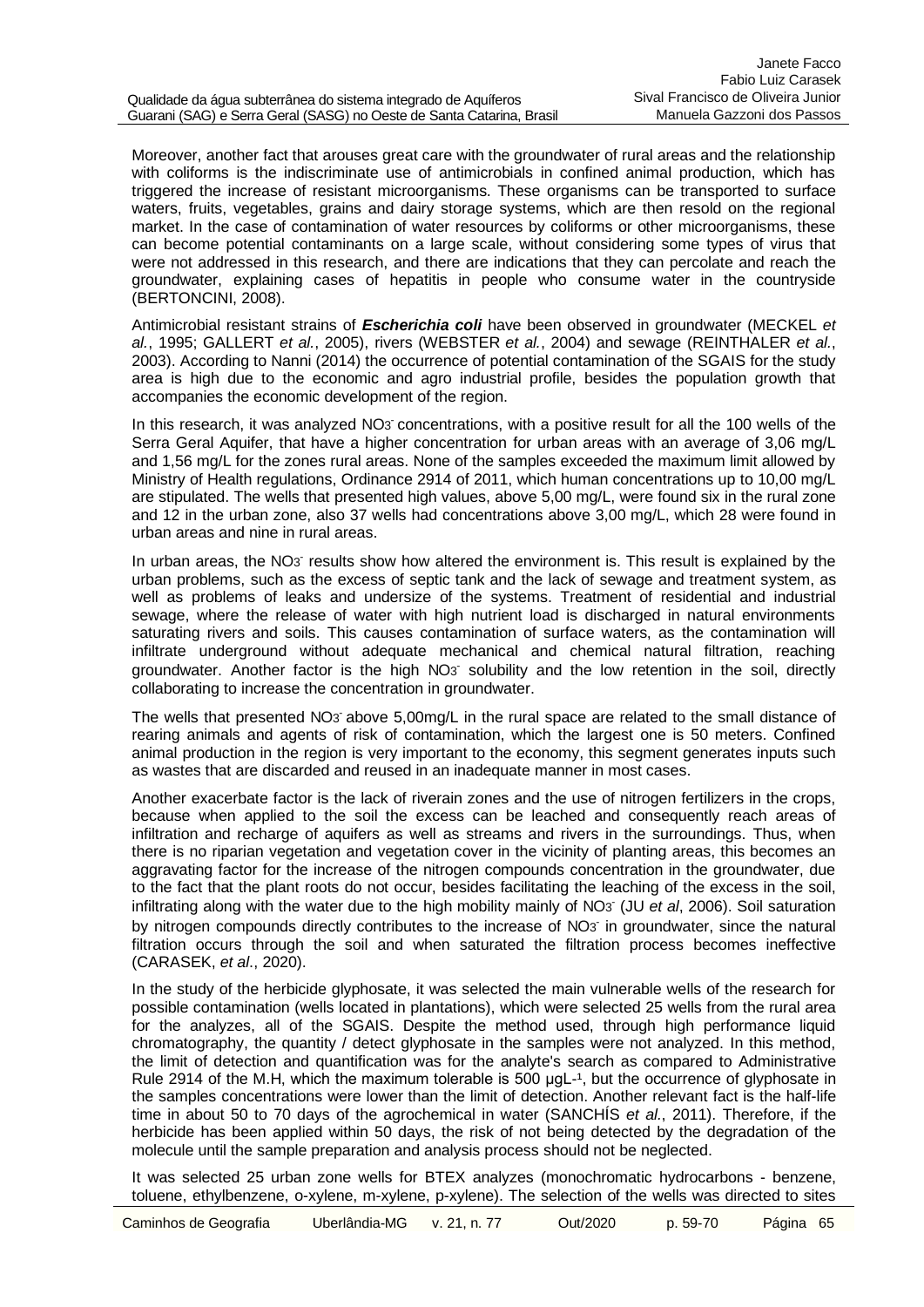with great potential for possible contamination by petroleum derivatives (BTEXs), then the wells inserted within areas where there are mechanics workshops and fuel stations, or near these areas.

In the 25 wells, no contamination was detected or quantified as positive because our calibration curve was developed in an extremely accurate way and with a sensitivity of up to 2 ppb.

Although the results do not show any traces of petroleum derivatives, it is emphasized that the monitoring of these areas is very important for future studies, aiming to analyze soil samples in the surroundings, since small leaks are usually retained in the soil and, consequently release vapors that may spread and be released into the atmosphere and into the occurrence of precipitation to surface water and groundwater.

In this research, it was included five wells of the GAS, a water reserve that is still under-exploited in the region due to the depth and difficulty of reaching the Botucatu Formation, besides the fact that the drilling value is high and often economically unviable for the agricultural sector and for human consumption. So, the GAIS information in the West of Santa Catarina still needs to be better studied and discussed. It can be noticed the difficulty of drilling wells in the GAIS in the city of Chapecó, because between the five wells known, only one is for collective use and for human consumption, and the others are for particular use in the promotion of agro industrial area.

Still in the GAIS, for the pH samples, the minimum was 6,45, maximum of 9,25 and the general average of 8,45. For CI the concentration in the samples was mild with a minimum of 1,10mg/L and a maximum of 59,00mg/L and a general average of 35,07mg/L. The minimum total alkalinity was 72,40 mg/L and maximum of 176,20 mg/L with a general average of 131.80 mg/L. It was also analyzed the concentration of  $SO_4^2$  in the samples, which presented concentrations of <5,00mg/L, maximum of 134.70 and an overall mean of 113.63 mg/L. In addition, the ion Na<sup>+</sup> was found in the samples and presented a minimum of 0.70mg/L and a maximum of 176.00mg/L.





Source - Authors, 2019.

The results show that the water refers to the confined aquifer because the pH of the GAIS shows an increase in relation to the depth of the top of the aquifer. It is observed that as the pH increases, total alkalinity and chlorides raises exponentially. The presence of Cl- refers to minerals such as halite (NaCl) and silvite (KCl) that have high solubility and may be responsible for the release of this anion in the deep waters of GAIS (FREEZE *et al.,* 1979).

Furthermore, in the case of the  $SO_4^{-2}$  ion, several minerals may be responsible for the release occurring by dissolution. The minerals gypsum ( $CaSO<sub>4</sub>2H<sub>2</sub>O$ ) and anhydrite ( $CaSO<sub>4</sub>$ ) are the most common of the sulfated minerals. However, because they generally occur in small amounts in the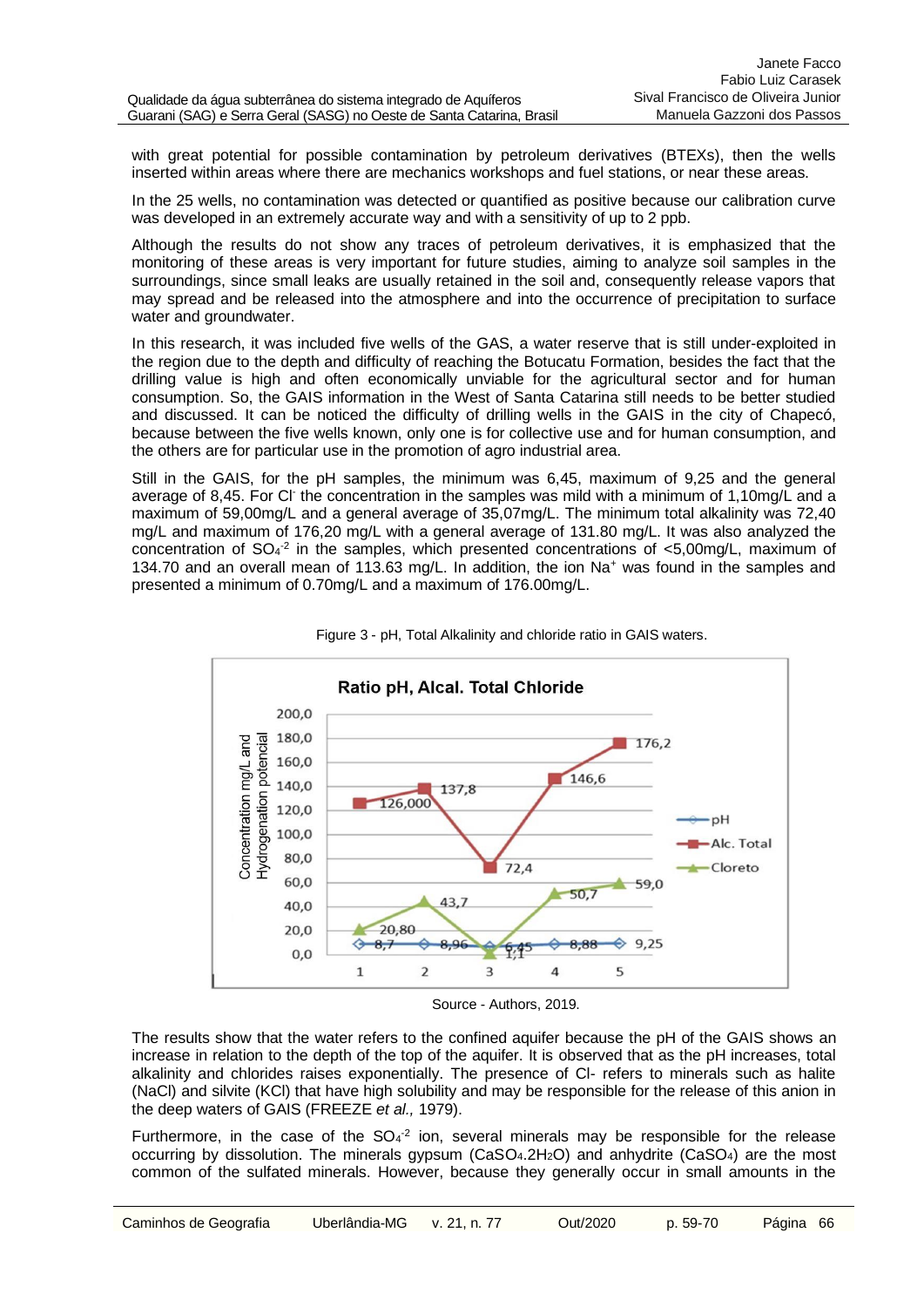GAIS, a longer time and depth of percolation is required for  $SO<sub>4</sub><sup>-2</sup>$  to become the predominant anion (HISCOCK; BENSE, 2014; CETESB, 2001; SILVA, 1983).

In addition, the presence of the ion Na<sup>+</sup> is related to the abundance of this alkali metal in the environment and its high solubility in water, then the process of infiltration of the waters from the ground to the percolation by the formation of the aquifers enriches and increases the concentration of this salt, besides the wide distribution in the mineral sources (CUSTÓDIO, 1976).

The results for *Escherichia coli* fecal coliforms and total samples from the five wells of the GAIS showed negative values, as well as other microorganisms, in compliance with Administrative Rule 2914 of the M.H. These results were expected because the GAIS has a physical barrier that contributes to the mechanical and chemical filtration of the waters due to the overlapping of the Serra Geral formation, besides the study area, the confinement of the waters of the GAIS is proven.

The importance of the SGAIS/GAIS study detailed in the western region of Santa Catarina is political and environmental, since currently the great exploitation of groundwater in the region occurs in a disorderly way, where SGAIS is the main source of supply (SCHEIBE, HIRATA, 2008). Without understanding, the system groundwater will continue to be exploited without proper attention and responsibility for the protection to the future of the generations.

## **CONCLUSION**

Through microbiological and physicochemical indicators, it was possible to verify that, the SGAIS aquifer meets the criteria and functions of social, economic and environmental use. Water in this territory is a resource and the exploitation of aquifers is cheaper than the recovery of surface water.

Another issue that needs to be added is the unconcern with the unproductive and abandoned wells found in fieldwork, because they are direct sources of groundwater pollution.

In general, the water quality of the GAIS in the study area is satisfactory for the collective human use.

The results found in this study point to the need for further studies in the State of Santa Catarina and in every State that address the integrated and shared management of water resources in the basins or hydrographic regions established in that territory.

It was also noticed that there is no concern on the part of well owners to clean, protect and maintain them constantly. In addition, cleaning, maintenance and prevention of wells could occur at least every four years, which it is possible to observe oxidation and infiltration problems. In conclusion, there is a need for mitigation measures with extreme urgency in this regard.

# **REFERENCES**

APHA (American Public Health Association). Standard Methods for Examination of water and wastewater. 20. ed. Washignton D. C., 1998.

BALDISSERA, Adriana Diniz.; REIS, Almir Francisco. A cidade e as águas - Chapecó e a microbacia do lajeado São José. In: Anais III Seminário Nacional sobre o Tratamento de Áreas de Preservação Permanente em Meio urbano e Restrições Ambientais ao Parcelamento do Solo. APP Urbana 2014. UFPA - Belém, 10 a 13 de setembro de 2014. 16 p. Disponível em: http://anpur.org.br/app-urbana-2014/anais/ARQUIVOS/GT5-160-23-20140516222259.pdf. Acesso em 10-09-2018.

BAVARESCO, Paulo Ricardo. Colonização do Extremo Oeste Catarinense: contribuições para a história campesina da América Latina. In: VII Congresso Latino Americano de Sociologia Rural - La cuestión rural en América Latina: Exclusión y Resistência Social, 2006, Quito - Equador. La Cuestión rural en América Latina: Exclusión y resistência social, 2006. v. 01.

BERTONCINI, E. I. Tratamento de efluentes e reuso da água no meio agrícola. In: Revista Tecnologia & Inovação Agropecuária. São Paulo- SP, junho de 2008.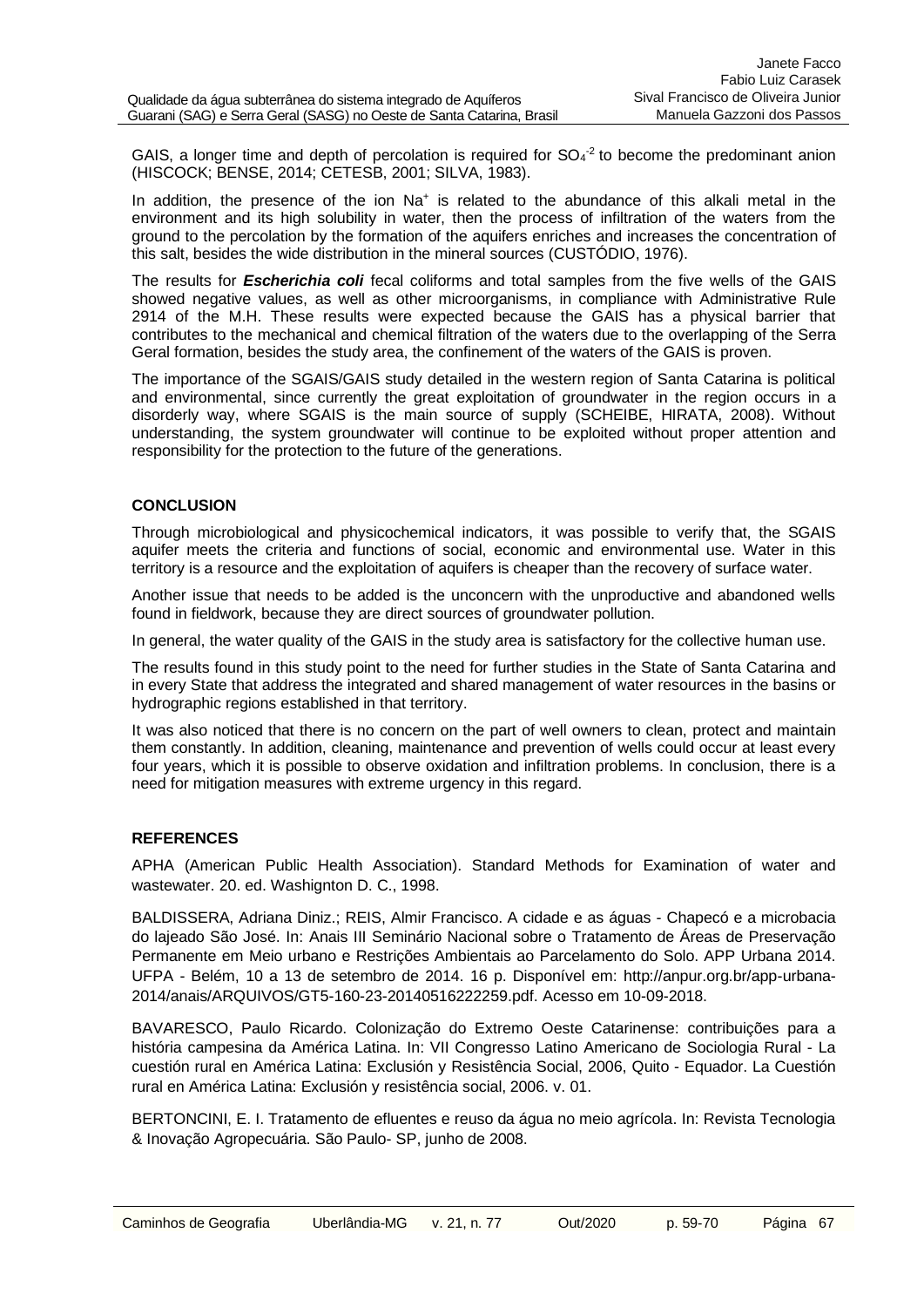BITTENCOURT, A.V.L et al. Influência dos basaltos e de misturas com águas de aquíferos sotopostos nas águas subterrâneas do Sistema Aquífero Serra Geral na Bacia do Rio Piquiri, Paraná - BR. Rev. Águas Subterrâneas, n. 17, p.67-75, 2003. <https://doi.org/10.14295/ras.v17i1.1313>

BRASIL. Ministério da Saúde. Portaria nº 2.914, de 12 de dezembro de 2011. Dispõe sobre os procedimentos de controle e de vigilância da qualidade da água para consumo humano e seu padrão de potabilidade. Brasília, DF, 2011.

CARASEK, F. L.; BALDISSERA, R.; VLADIMIR OLIVEIRA, J.; SCHEIBE, L. F.; DAL MAGRO, J. Quality of the groundwater of the Serra Geral Aquifer System of Santa Catarina west region, Brazil. Groundwater for Sustainable Development. v. 10. e-100346, 2020. <https://doi.org/10.1016/j.gsd.2020.100346>

CELLIGOI, A. Considerações sobre análises químicas de águas subterrâneas. Geografia, Londrina, v. 8, n. 1, p. 91-97, jan/jun. 1999.

CETESB. (Companhia Ambiental do Estado de São Paulo) (São Paulo). Qualidade das águas subterrâneas 2013-2015 no Estado de São Paulo. São Paulo: CETESB, 2012. B - - (Série Relatórios / CETESB, ISSN 0103-4103). Disponível [http://cetesb.sp.gov.br/aguas-subterraneas/wp](http://cetesb.sp.gov.br/aguas-subterraneas/wp-content/uploads/sites/13/2013/11/Cetesb_QualidadeAguasSubterraneas2015_Web_20-07.pdf.%20Acesso%2012-07-2019)content/uploads/sites/13/2013/11/Cetesb\_QualidadeAguasSubterraneas2015\_Web\_20-07.pdf. [Acesso 12-07-2019.](http://cetesb.sp.gov.br/aguas-subterraneas/wp-content/uploads/sites/13/2013/11/Cetesb_QualidadeAguasSubterraneas2015_Web_20-07.pdf.%20Acesso%2012-07-2019)

CETESB. (Companhia Ambiental do Estado de São Paulo). Água subterrânea e poços tubulares. São Paulo: CETESB, 2001. 481 p. CPRM, Serviço Geológico do Brasil.

CUSTÓDIO, E.; & Llamas, M. R. Hidrologia Subterrânea. Barcelona, Omega, t.1, 1976.

CUSTODIO, E., DA SILVA Jr., G. Basic concepts on the environmental role of groundwater and the effects of its development [Conceptos básicos sobre o papel ambiental das águas subterrâneas e os efeitos da sua explotação]. Bol. Geol. Min. v.119, p. 93-106, 2008.

DAL PISSOL, A.; SOUZA-FRANCO, G. M. 2003. Avaliação da qualidade das águas através de macroinvertebrados bentônicos em corpos de água no município de Maravilha (SC). Acta Ambiental Catarinense, vol. 2, no. 2, p. 7-21.

FACCO, Janete. Os conflitos ambientais no processo de urbanização na bacia hidrográfica de abastecimento de água de Chapecó-SC. Dissertação de Mestrado em Ciências Ambientais (Unochapecó) - Chapecó (SC): 2011, 231 f.

FACCO, Janete; ENGLER, Júlie Monique. O processo histórico de urbanização de Chapecó (1950- 2016) - Notas sobre: a ocupação urbana, os planos diretores e os conflitos ambientais. P. 287- 324. Chapecó em Foco: textos e contextos sobre o espaço urbano regional. (e-book). NASCIMENTO, Ederson; VILLELA, Ana L. V. (Orgs). São Carlos: Pedro & Paulo, 2017. 597p. ISBN: 978-85-7993- 388-2.

FACCO, Janete; FUJITA, Camila; BERTO James L. Agroindustrialização e Urbanização de Chapecó-SC (1950 - 2010): uma visão sobre os impactos e conflitos urbanos e ambientais. Santa Cruz do Sul: REDES - Rev. Des. Regional, v. 19, n. 1, p. 187 - 215, jan/abr 2014.

FAPEU, Fundação de Amparo a Pesquisa e Extensão Universitária. PROJETO REDE GUARANI/SERRA GERAL. Coordenador Técnico do Projeto Prof. Dr. Luiz Fernando Scheibe. Florianópolis, 2015. Disponível em: https://rgsgsc.wordpress.com/metas/. Acesso 10-09-2018.

FILIPINI, Gedalva T. R. Os recursos hídricos na Bacia do Rio Jacutinga, Meio-Oeste de SC: o uso da terra e a qualidade das águas. Tese (Doutorado) - Universidade Federal de Santa Catarina, Centro de Filosofia e Ciências Humanas, Programa de Pós-Graduação em Geografia, Florianópolis -SC, 2013. Disponível https://repositorio.ufsc.br/xmlui/handle/123456789/122753. Acesso 13-10-2018.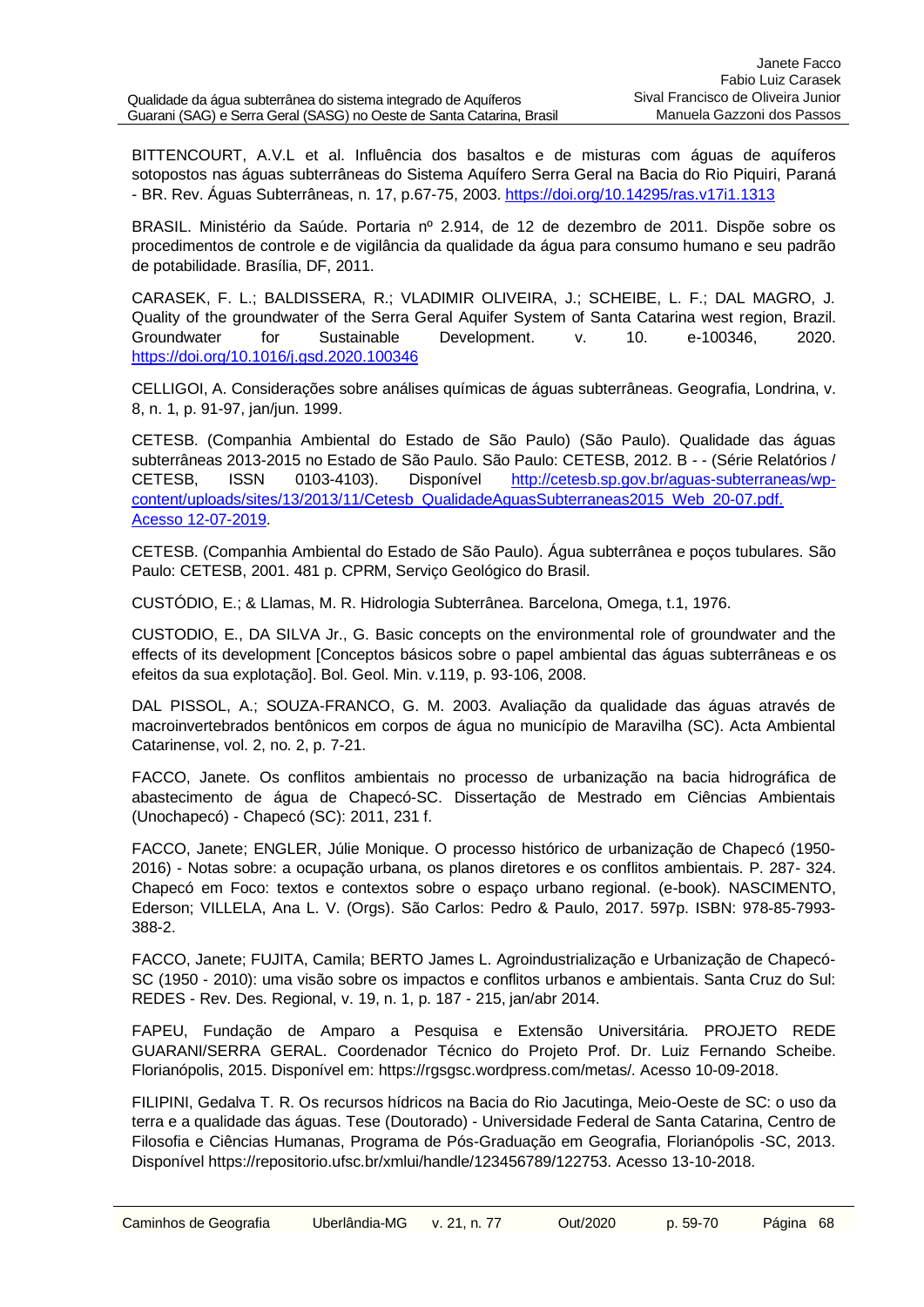FREEZE, Allan R.; CHERRY, John A.; et al. Águas subterrâneas. Tradução: Everton de Oliveira (Coord.). São Paulo (SP): 2017. ISBN 978-85-94189-00-4.

FUNCEME. Fundação Cearense de Metereologia e Recursos Hídricos. Governo do Ceará. Software QualiGraf. Fortaleza, CE, 2015. Disponível http://www3.funceme.br/qualigraf/. Acesso 20-10-2017.

GALLERT, C.; FUND, K.; WINTER, J. 2005. Antibiotic resistance of bacteria in raw and biologically treated sewage and in groundwater below leaking sewers. Applied Microbiology and Biotechnology, 69: 106-112. <https://doi.org/10.1007/s00253-005-0033-7>

HISCOCK, KEVIN M.; BENSE, Victor F. Hydrogeology: Principles and practice. 2. ed. Oxford: Wiley Blackwell, 2014. 545 p.

JU, X.T. et al. Nitrogen balance and groundwater nitrate contamination: Comparison among three intensive cropping systems on the North China Plain. Environmental Pollution. n. 43, v. 1, p. 117-125, sep. 2006. <https://doi.org/10.1016/j.envpol.2005.11.005>

MECKEL, D. M.; CALABRESE, J. P.; BISSONNETTE, G. K. 1995. Antibiotic resistant gram-negative bacteria in rural groundwater supplies. Water Research, 29 (8): 1902-1908. [https://doi.org/10.1016/0043-1354\(95\)00013-B](https://doi.org/10.1016/0043-1354(95)00013-B)

NANNI, A. S. Tipos de Aquíferos: aquíferos em Santa Catarina. Notas de aula da disciplina de Hidrogeologia. - UFSC: Florianópolis, 2014.

REGINATO, P.A. R.; AHLERT, S.; GILIOLI, K. C.; CEMIN, G. Caracterização hidrogeológica e hidroquímica do aquífero livre do manto de alteração da Formação Serra Geral, na bacia hidrográfica Taquari-Antas, região nordeste do estado do Rio Grande do Sul. Ambi-Agua, Taubaté, v. 7, n. 2, p. 143-162, 2012. [\(http://dx.doi.org/10.4136/ambi-agua.903\)](http://dx.doi.org/10.4136/ambi-agua.903).

REBOUÇAS, Aldo, da C. Águas subterrâneas. In: Águas doces no Brasil: Capital Ecológico, uso e conservação. (Org.) BRAGA, Benedito; TUNDISI; José G.; TUNDISI, Takako M.; CIMINELLI, Virgínia S. T. - 4ª Ed., São Paulo: Escrituras Editora, 2015.

REINTHALER, F. F. et al. 2003. Antibiotic resistance of Escherichia coli in sewage and sludge. Water Research, 37: 685-1690. [https://doi.org/10.1016/S0043-1354\(02\)00569-9](https://doi.org/10.1016/S0043-1354(02)00569-9)

SANCHÍS, J.; KANTIANI, L.; LLORCA, M.; RUBIO, F.; GINEBREDA, A.; FRAILE, J.; GARRIDO, T.; FARRÉ, M. Determination of glyphosate in groundwater samples using an ultrasensitive immunoassay and confirmation by on-line solid-phase extraction followed by liquid chromatography coupled to tandem mass spectrometry. Anal. Bioanal Chem. 2011. <https://doi.org/10.1007/s00216-011-5541-y>

SANTA CATARINA. Lei nº 14.675 de abril de 2009. Código Estadual de Meio Ambiente. Florianópolis, 2009.

SANTOS, A.C. Notions of Hydrochemistry. In: FEITOSA, F. A. C.; MANOEL, J.F. Hydrogeology: Concepts and Applications. Fortaleza: CPRM, LABHID-UFPE, 1997. 412 p.

SCHEIBE, L.F.; HIRATA, Ricardo C. A. Contexto tectônico dos Sistemas Aquíferos Guarani e Serra Geral em Santa Catarina: uma revisão. Águas Subterrâneas. São Paulo, Brasil. ABAS, 2008. p. 1 - 14. e-ISSN 2179-9784 (eletrônico). Disponível em: <https://aguassubterraneas.abas.org/asubterraneas/article/view/23794> Acesso 25-06-2019.

SILVA, R.B.G. Estudo Hidroquímico e Isotópico das Águas Subterrâneas do Aquífero Botucatu no Estado de São Paulo. Tese de Doutorado. IGC/USP. 1983. 133 p.

SILVA, D. D.; da MIGLIORINI, R. B.; SILVA, E. de C.; LIMA, Z. M.; de MOURA, I. B. Falta de saneamento básico e as águas subterrâneas em aquífero freático: região do Bairro Pedra Noventa, Cuiabá (MT). Eng. Sanitária Ambient. v. 19, p. 43-52, 2014. [https://doi.org/10.1590/S1413-](https://doi.org/10.1590/S1413-41522014000100005) [41522014000100005](https://doi.org/10.1590/S1413-41522014000100005)